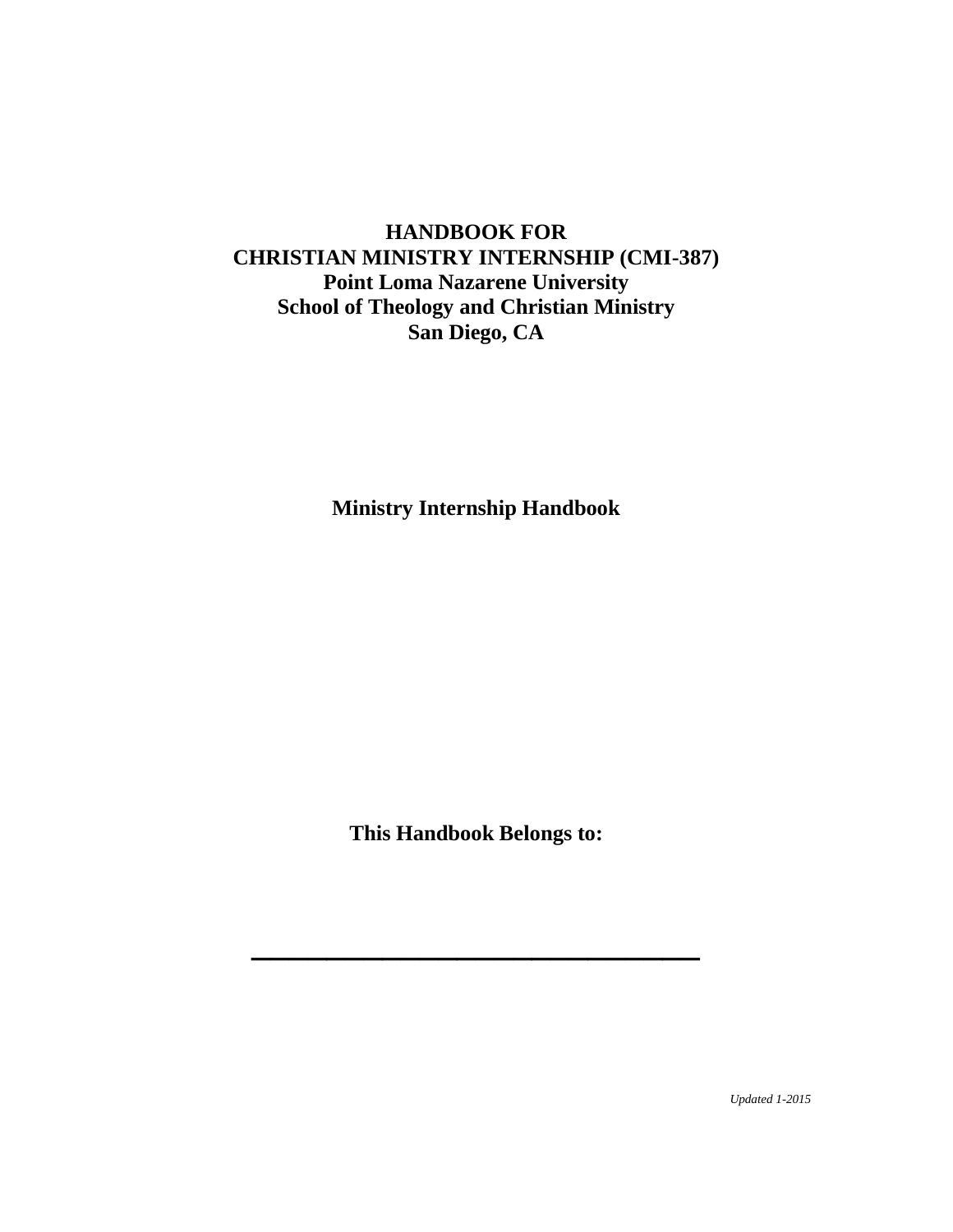#### **Rationale for CMI-387 Ministry Internship**

The Christian Ministry Internship Program is an essential extension of the student's academic program at Point Loma Nazarene University. The administration of the University and the faculty of the School of Theology and Christian Ministry recognize that the dynamics of the practice of ministry cannot be contained within the academic setting of the University. On the other hand, the practice of ministry demands the academic rigor of the classroom that the student might be able to comprehend the relationship that exists between Gospel, Church, and Ministry. CMI-387 enables the Church and University to partner together in order that the student might begin to develop a broad view of contemporary ministry.

While specific goals for the program vary according to the ministry setting which the student is placed, several general goals can be identified. The student needs to recognize:

1. the role time plays in the daily structure of ministry;

2. how adequate preparation is the foundation for effective ministry;

3. the crucial relationship between theology and ministry in the contemporary church;

4. how team work enhances ministry – in any context;

5. the value of people in the work of the ministry;

6. the dynamic interaction between one's personal devotional life and the spiritual character of the corporate body of believers; and...

7. the normative role that scripture plays in doing the work of ministry.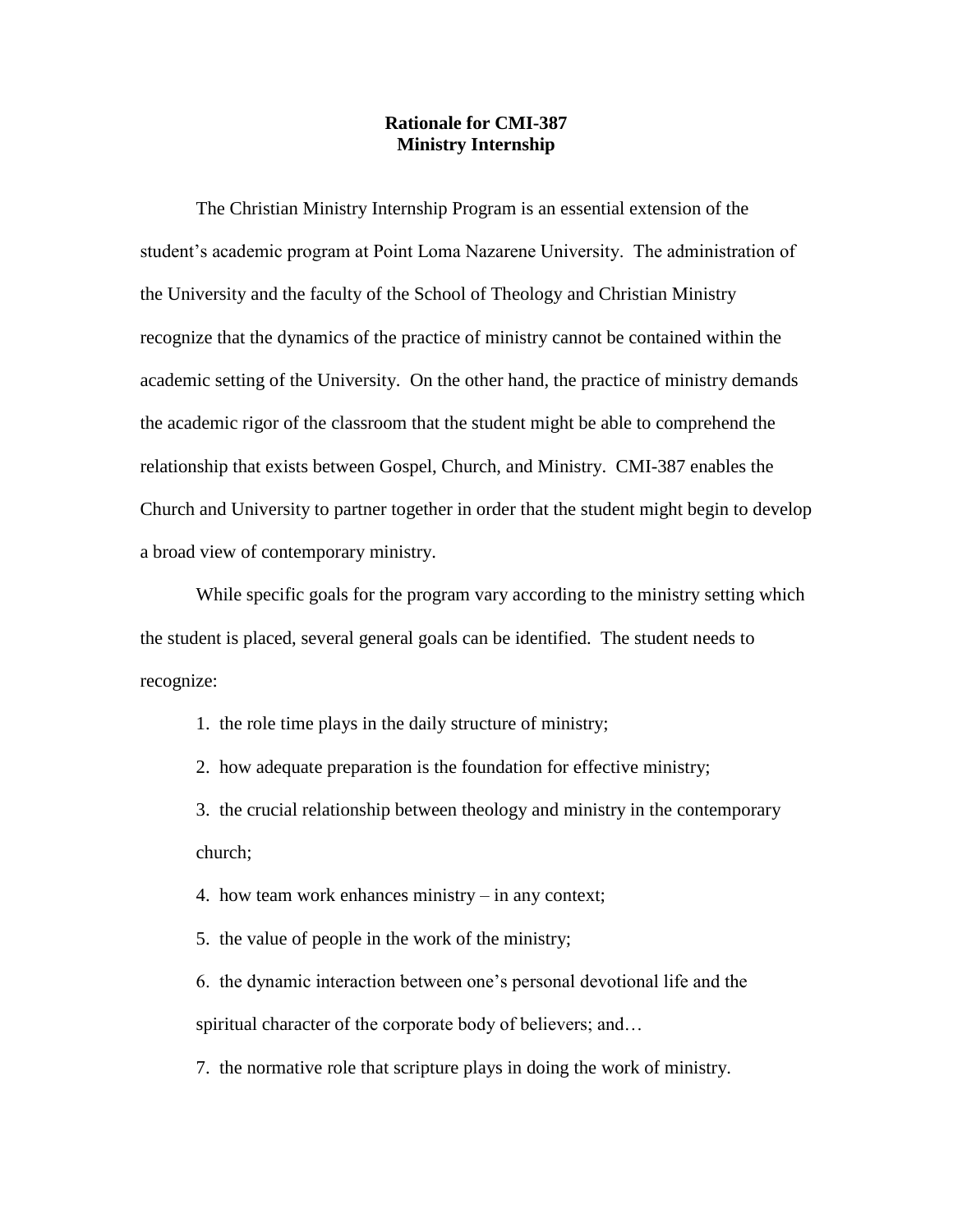## **CHRISTIAN MINISTRY INTERNSHIP PROGRAM (CMI-387) School of Theology and Christian Ministry Point Loma Nazarene University**

**Faculty Supervisor:** 

**Prof. Rebecca Laird Phone: 619-849-2993 E-mail: [rlaird@pointloma.edu](mailto:rlaird@pointloma.edu)**

#### **Purpose:**

The purpose of the Christian Ministry Internship Program is to provide PLNU students with an opportunity to develop specific ministry skills in selected ministry settings. Under the combined direction of a ministry supervisor and a professor from the University, the student seeks to integrate prior classroom knowledge, a reading program, and ministry experiences into the formation of Christian character appropriate to engaging in a life of service to God.

### **Requirements:**

The student must spend a minimum of 40 hours of ministry for each unit of credit received through the program.

#### **Required Texts:**

Daniel, Lillian and Martin Copenhaver. *This Odd and Wonderous Calling*. Grand Rapids:Eerdmans, 2009.

Nouwen, Henri J.M and Rebecca Laird and Michael Christensen. *Discernment: Reading the Signs of Daily Life.* San Francisco: Harper One, 2013.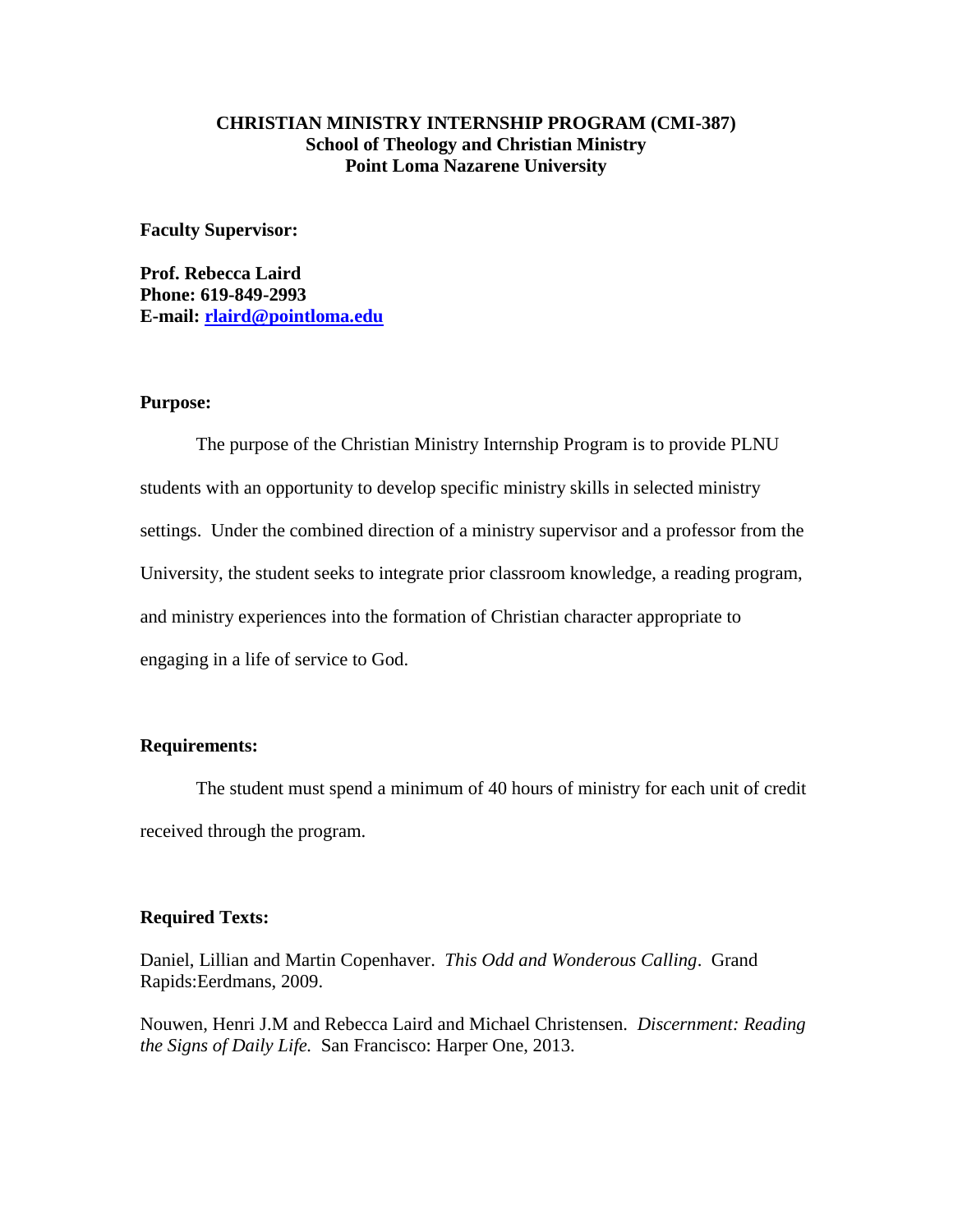## **Course Objectives:**

- 1. To develop and improve ministry skills and understandings.
- 2. To begin a pattern of critical, informed, and faithful reflection as a necessary component of ministry.
- 3. To synthesize thought, reading, and experience into a coherent and faithful agenda for future ministry.
- 4. To experience ministry as a means of grace, transforming one's character into the image of Jesus Christ.

**Learning Outcomes:** Students who successfully complete the internship course will be able to:

- 1. Understand more fully the complex structures, systems and relationships within a particular local church and/or ministry context.
- 2. Apply basic ministry skills to specific tasks and responsibilities.
- 3. Develop an increased self-awareness regarding personal strengths, talents and gifting that can be utilized for greater ministry effectiveness.
- 4. Create, plan and implement a ministry program or event.

## **Course Requirements:**

1. A Job Description clearly articulating your responsibilities in ministry worked out by you and your ministry supervisor. Description should include name and address of ministry position and ministry supervisor.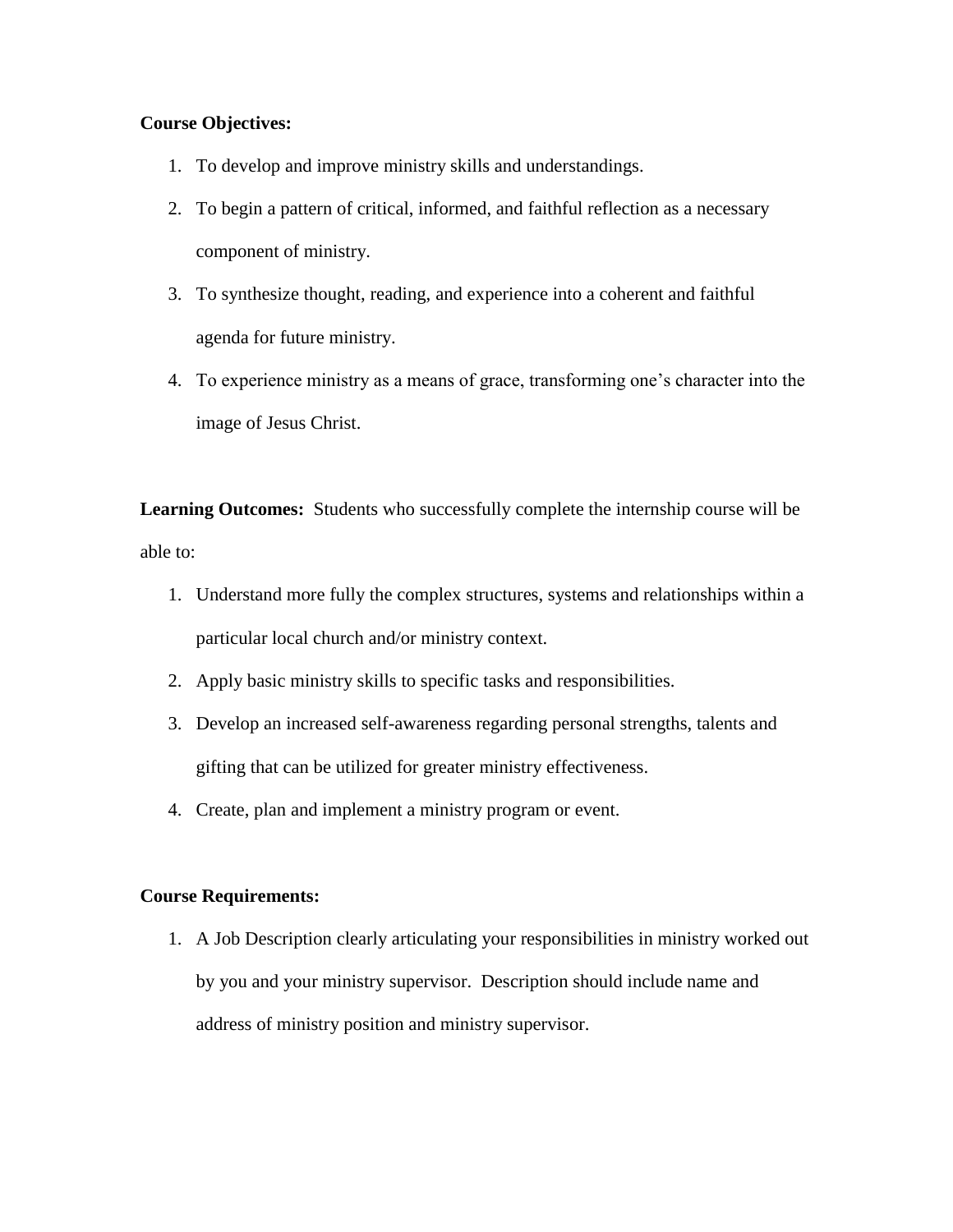- 2. Personal Journal: The student is required to keep a personal journal with a minimum of two meaningful entries per week. The journal should include (a) a record of the experiences in ministry that one encounters; (b) an evaluation of one's personal reactions to those experiences; (c) reflection on the skills, knowledge, character, and spirituality necessary to deal faithfully with these experiences; (d) recording how these experiences change one's understanding of self and ministry, and how the experiences transform one's character.
- 3. Reading: For one to three units, the student must read the required books. A four page analytic book summary is required for each book. We will also discuss the books together in our supervisory meeting.
- 4. Communication with the Professor: Communication to discuss the student's experience and reflections on ministry is absolutely necessary. Discussion may take place on-site as well as by telephone, e-mail, etc. in order to integrate the practical experience and the theological dimensions of ministry. The student will communicate his/her schedule with the professor and maintain weekly contact.
- 5. Final Essay: On completion of the internship, the intern will write a 1500 word essay that will bring together one's classroom education, the assigned reading for CMI-387, and the ministry experience of the internship. This essay is intended to be more than a presentation of random thoughts or anecdotes drawn from the readings and ministry experiences. Rather, its intent is to demonstrate critical and theological reflection that integrates the theory and practice of ministry in a specific context.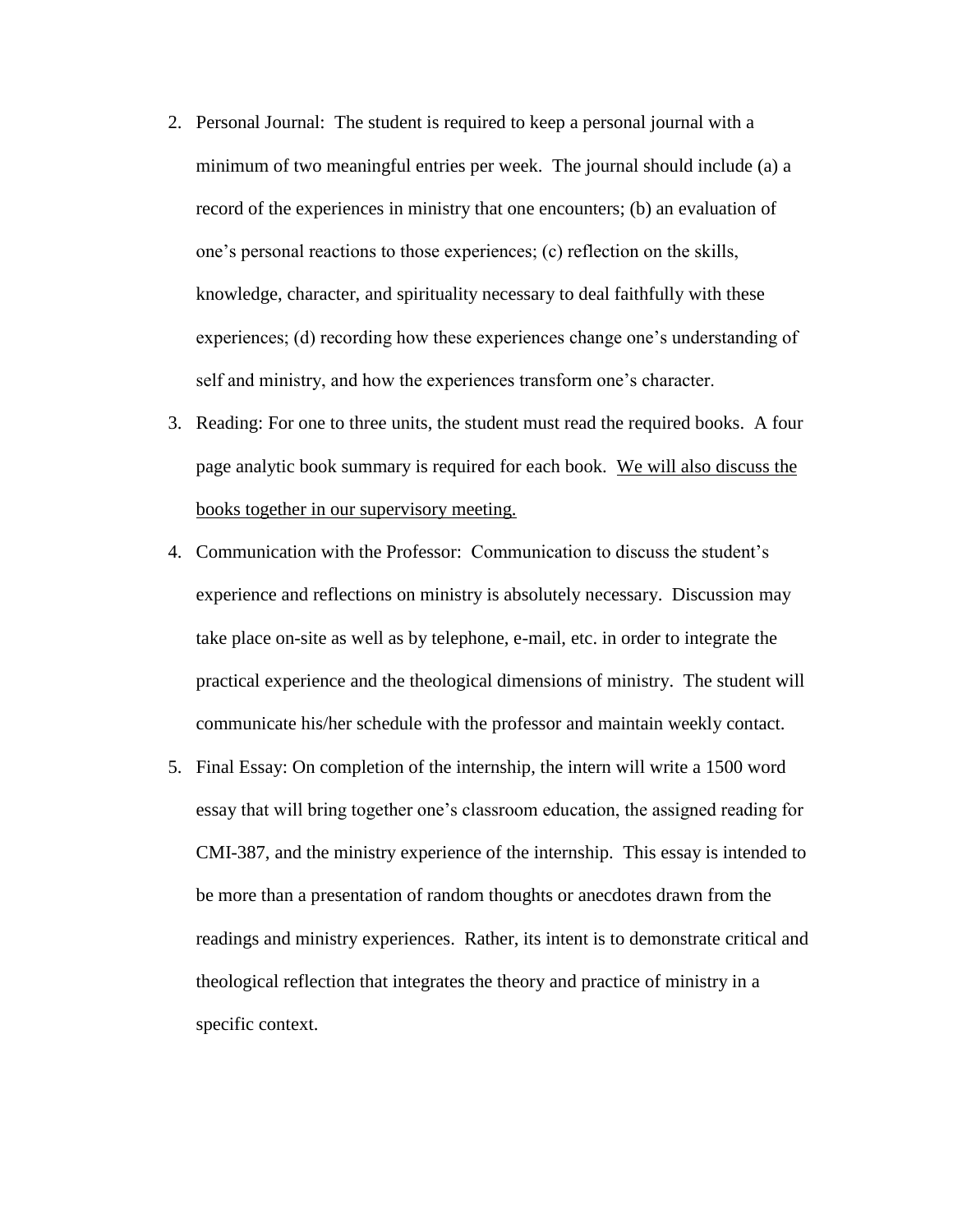- 6. Exit Interview: Following the internship, the student must set up a time to meet with the Professor to discuss how the internship (ministry + reading + reflection) has impacted the student.
- 7. Grade: The grade assigned for the internship work will be C (Credit) or NC (No credit). To earn credit for the class, the student must complete all assignments.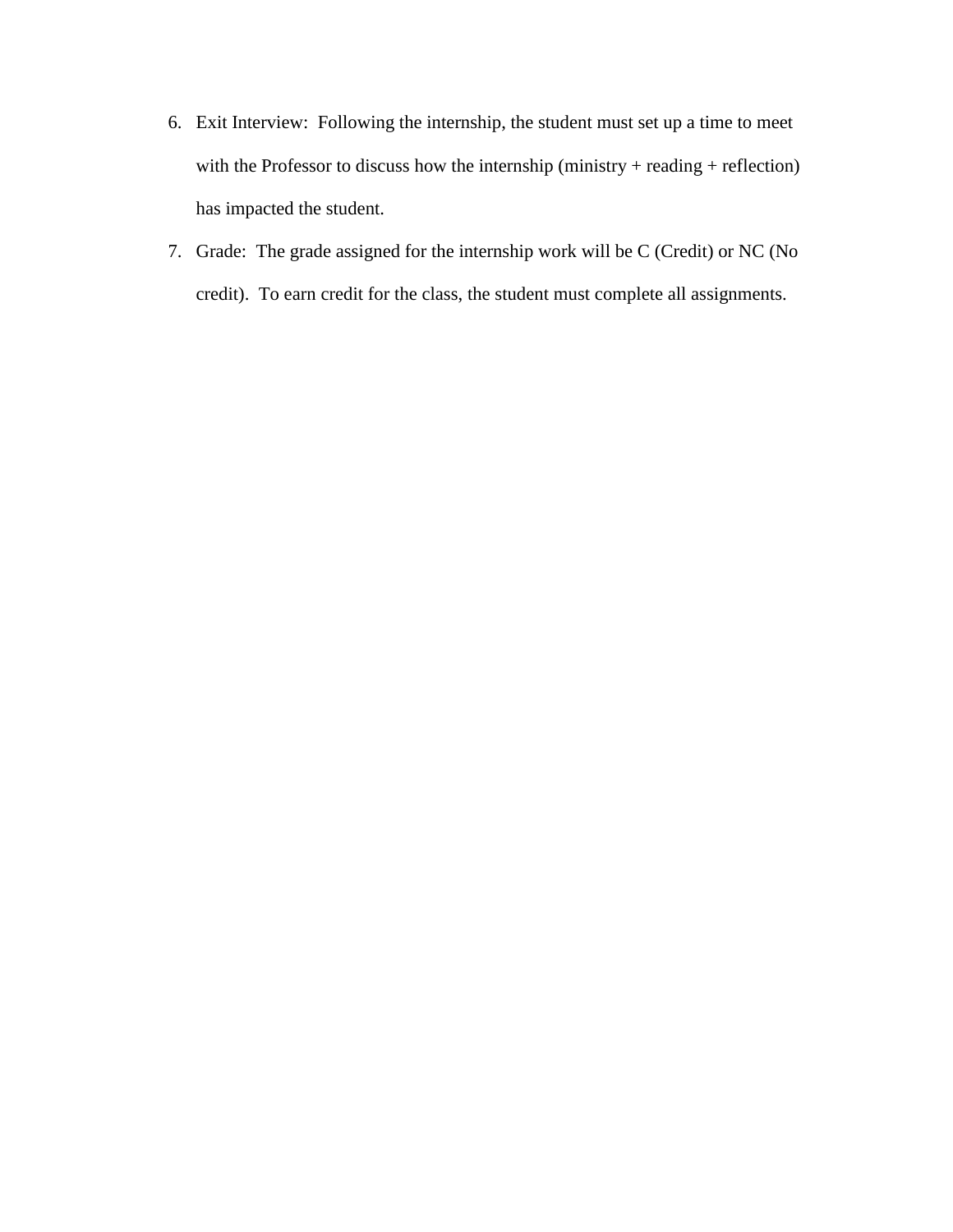#### **Directions for Ministry Supervisor**

Thank you for your participation in the Ministry Internship Program of Point Loma Nazarene University. Your work with our students insures the integrity of their preparation for ministry. The University has few requirements for the Ministry Supervisor. We believe that if our directions were too specific, it would limit local churches and religious organizations from working with our students. We have found that a job description outlining the work and expectations for the student is crucial for a meaningful internship. The job description functions as a contract that keeps both Ministry Supervisor and student on track.

Our primary concern is that you, as the Ministry Supervisor, will care for the student who is under your charge – taking time to meet with the student weekly noting his/her effectiveness or ineffectiveness; noting anything that might be troubling the student as he/she works under your charge – thereby holding the student to a predetermined accountability.

I will be available throughout the semester to discuss the work of the student with you. You may contact me at any time you feel I need information about the student's progress. Please note my phone numbers, address, and e-mail address:

| Office phone: | 619-849-2993                                                                                                              |  |
|---------------|---------------------------------------------------------------------------------------------------------------------------|--|
| Cell phone:   | 973-489-5680                                                                                                              |  |
| E-mail:       | rlaird@pointloma.edu                                                                                                      |  |
| Mail Address: | Point Loma Nazarene University<br>School of Theology and Christian Ministry<br>3900 Lomaland Drive<br>San Diego, CA 92106 |  |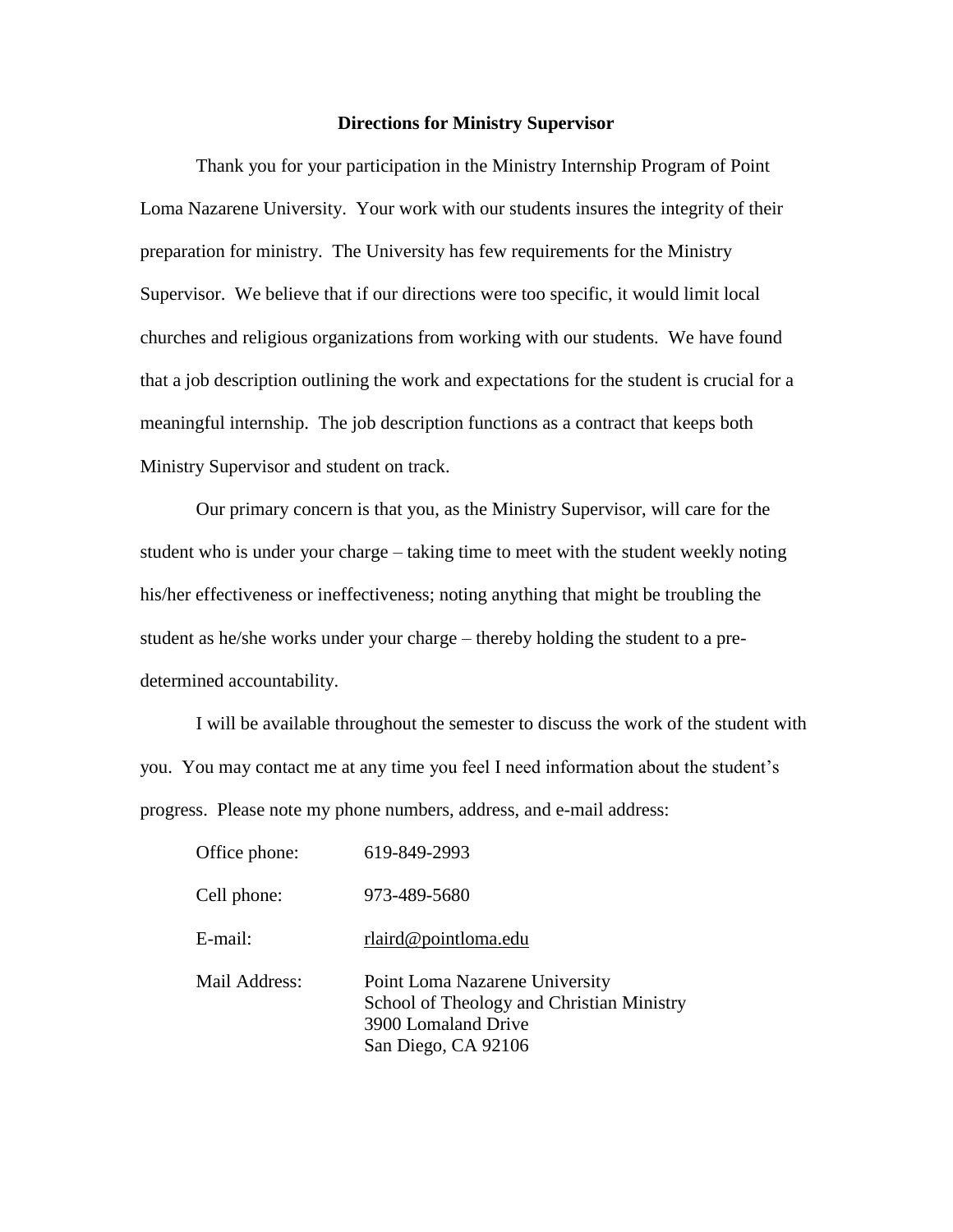### Evaluation by the Ministry Supervisor

The purpose of this evaluation is to help the student discern his/her strengths and weaknesses in the work of Christian Ministry. The information you provide will be used by the director of the program in the exit interview with the student. If you wish for your evaluation – or specific parts of the evaluation – to be held in confidence, please be sure to notify the director.

- 1. How did the intern function within the context of this specific ministry?
	- a. Did the intern demonstrate positive initiative?
	- b. Did the intern complete assigned tasks?
	- c. Did the intern work well with others?
- 2. Did the intern accept the authority of the Ministry Supervisor:
	- a. Did the intern demonstrate a teachable spirit?
	- b. Did the intern work well with those assigned to his/her care?
- 3. Do you perceive that the intern possesses the maturity and integrity necessary for a life of ministry?
- 4. Was the intern a positive or negative influence on this specific ministry setting?
- 5. Please identify specific gifts and graces that the intern demonstrates for ministry.
- 6. Where does the intern need work as he/she continues to prepare for ministry?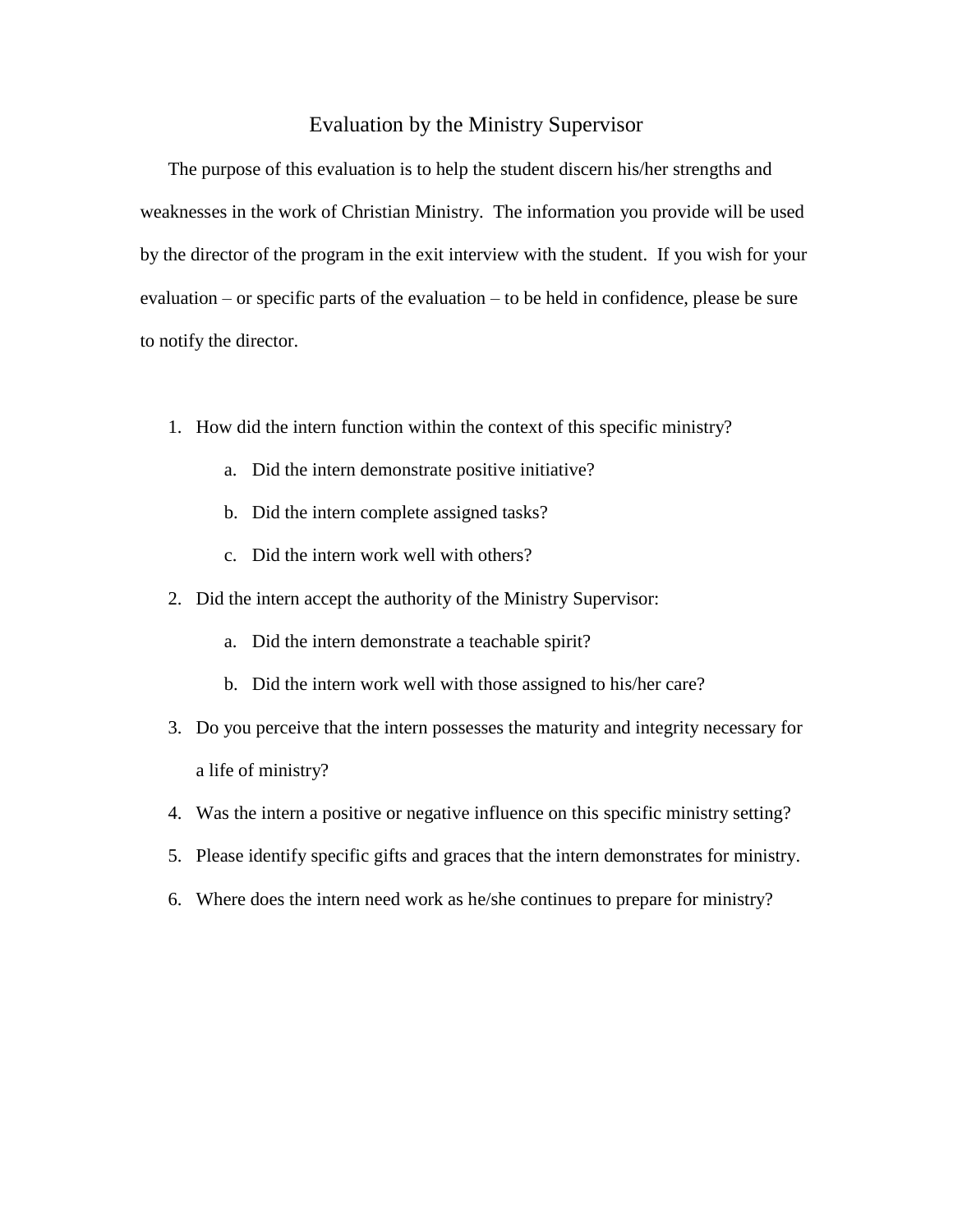## **Self Evaluation for Interns**

Please respond to the following concerns. Your responses will provide significant content for your exit interview.

- 1. What, exactly, did you learn from your ministry internship?
- 2. What was the most difficult task in your assignment?
- 3. What did you enjoy most about your internship?
- 4. Based on what you have learned this semester, please define the word "ministry."
- 5. Did your internship change or challenge what you previously thought of ministry?
- 6. Did your work in ministry meet your expectations?

## **Please Attach a Copy of Your Job Description!**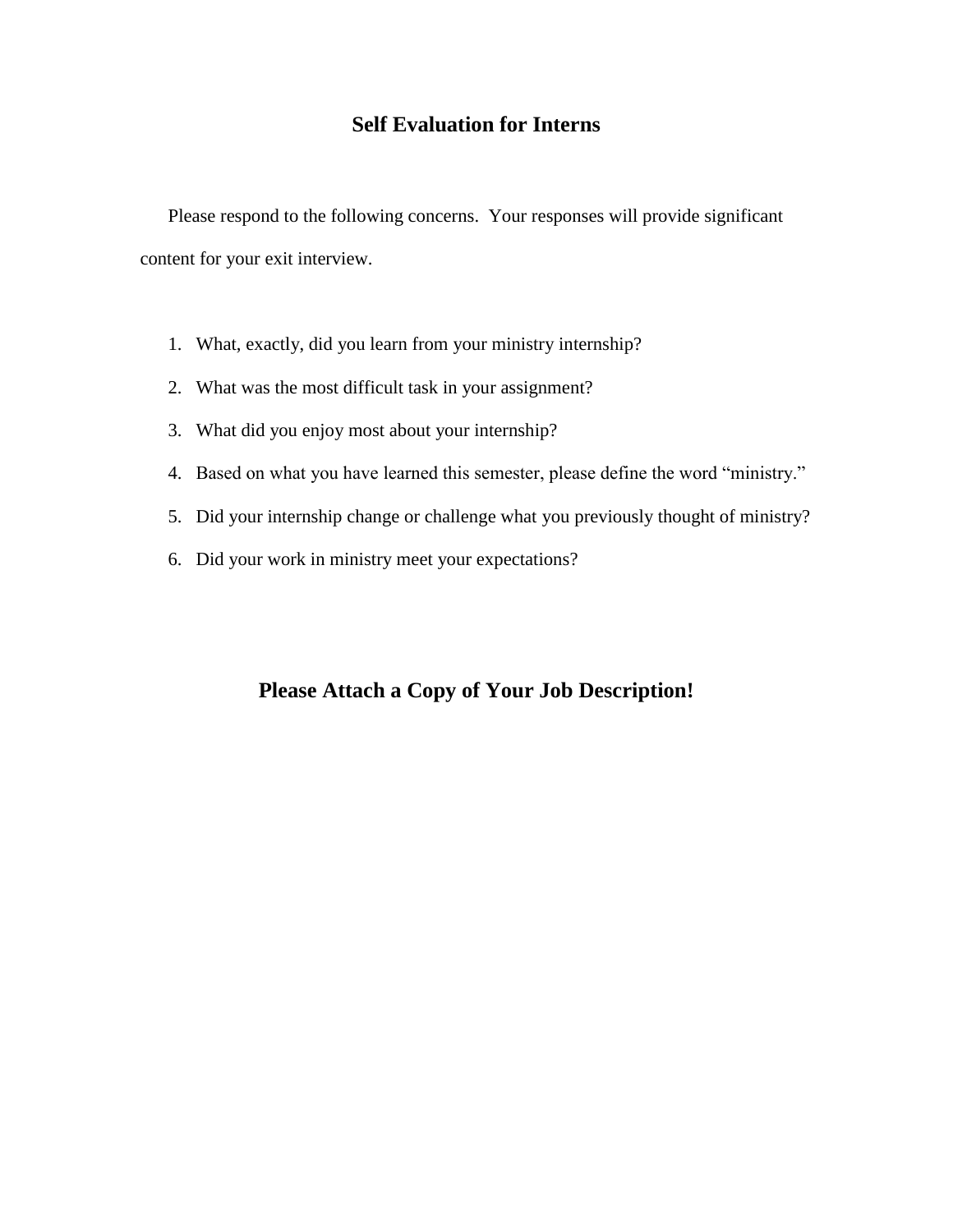| <b>Date</b>      | <b>Assignments</b>                                  | <b>Discussion Topic</b>             |
|------------------|-----------------------------------------------------|-------------------------------------|
| <b>Sept. 14</b>  |                                                     | <b>Overview of Internship</b>       |
|                  |                                                     | <b>Expectations; buy books</b>      |
| Sept 21          | Read: Nouwen, Preface,<br>Intro,<br>Foreward, Intro | <b>Listening for God's Guidance</b> |
|                  | <b>Start Journal</b>                                |                                     |
|                  | Job Description Due                                 |                                     |
| Sept 28          | Nouwen, chp 1-2                                     | Solitude, Community, Ministry       |
|                  | Journal                                             |                                     |
| Oct 5            | Nouwen, chp 3                                       | <b>Bible and Ministry</b>           |
|                  | <b>Journal</b>                                      |                                     |
| <b>Oct 12</b>    | Nouwen, chp 4                                       | <b>Re-creation and Ministry</b>     |
|                  | <b>Journal</b>                                      |                                     |
| <b>Oct 19</b>    | Nouwen, chp 5                                       | People, People, People              |
|                  | JOURNALS TO BE TURNED IN                            |                                     |
| <b>Oct 26</b>    | Nouwen, chp 6                                       | <b>Culture and Ministry</b>         |
|                  | Journal                                             |                                     |
| Nov <sub>2</sub> | Nouwen, chp 7                                       | <b>Vocational Reflections</b>       |
|                  |                                                     |                                     |
| Nov 9            | Nouwen, chps 8-9                                    | Where is God in all This?           |
| <b>Nov 16</b>    | Nouwen, chp 10                                      | <b>Discerning Time</b>              |
|                  | <b>Book review due</b>                              |                                     |
| <b>Nov 23</b>    | <b>Coperhaver &amp; Daniel</b>                      | <b>Early Challenges of Ministry</b> |
|                  | <b>Chp 1-9</b>                                      |                                     |
| <b>Nov 30</b>    | Coperhaver & Daniel, chp. 10-19                     | <b>Ministerial Identity</b>         |
|                  | Make sure supervisor has evaluation                 |                                     |